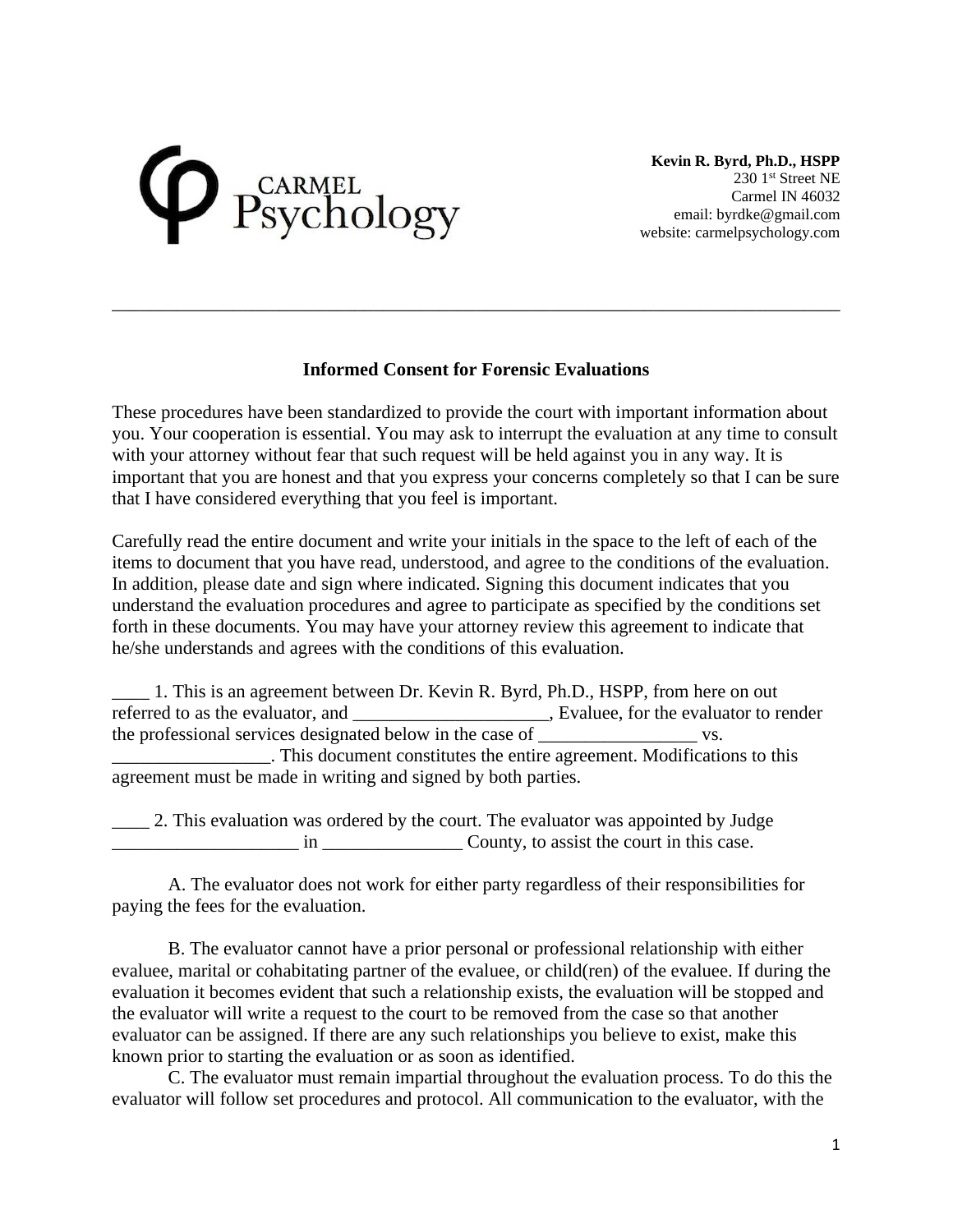exceptions of scheduling the appointments, the individual interviews, and face-to-face assessment, must be done through written means or through your attorney. Other than for scheduling, he evaluator will not take telephone calls from evaluees.

D. Often, the recommendations from the evaluator serve as a starting point for negotiations between the parties to reach a settlement. If a settlement is not reached, the judge has the ultimate deciding power for custody decisions. The judge uses the evaluation and any conclusions or recommendations to further his or her understanding of the parties and the needs of the child.

\_\_\_\_ 3. The evaluees hold no privilege for information obtained during evaluations in custody litigation. This means that the evaluator has a duty to report to the court all information that he discovers during the course of this assessment, whether the evaluee wants the information disclosed or not.

\_\_\_\_ 4. Evaluees have some confidentiality through this evaluation process, such that the evaluator will not discuss this case with any person other than the evaluees, the judge, the evaluees' attorneys, or the persons that are designated on the reference list, without the evaluees' written consent. There are, however, limits to confidentiality. Confidentiality will be broken without consent in the case of an evaluee reporting probable harm to self or others or the abuse of a child. In order to ensure the most professionally sound product, the evaluator may ask for anonymous consultation with other qualified professionals on specific aspects of your case.

\_\_\_\_ 5. In this case, the evaluator will render the services listed below:

- Individual interview
- Psychological testing
- Review of records pertinent to the case
- Possible interviews with collateral contacts
- Preparation of a written report
- Possible extraordinary clerical expenses

\_\_\_\_ 6. The evaluation is designed to assess some or all of the following:

- The psychological functioning of the evaluee
- The history of the evaluees' relationship with other evaluees listed on the same court order or agreed entry
- The presence or degree of family violence or abuse
- The ability of the evaluee to work with other evaluees listed on the same court order or agreed entry
- The impact of the evaluee's own childhood on the current dynamics

\_\_\_\_ 7. Allegations of abuse, neglect, or substance use/abuse will be taken seriously and investigated. False allegations in these areas are a serious concern and reflect poorly on the alleging party.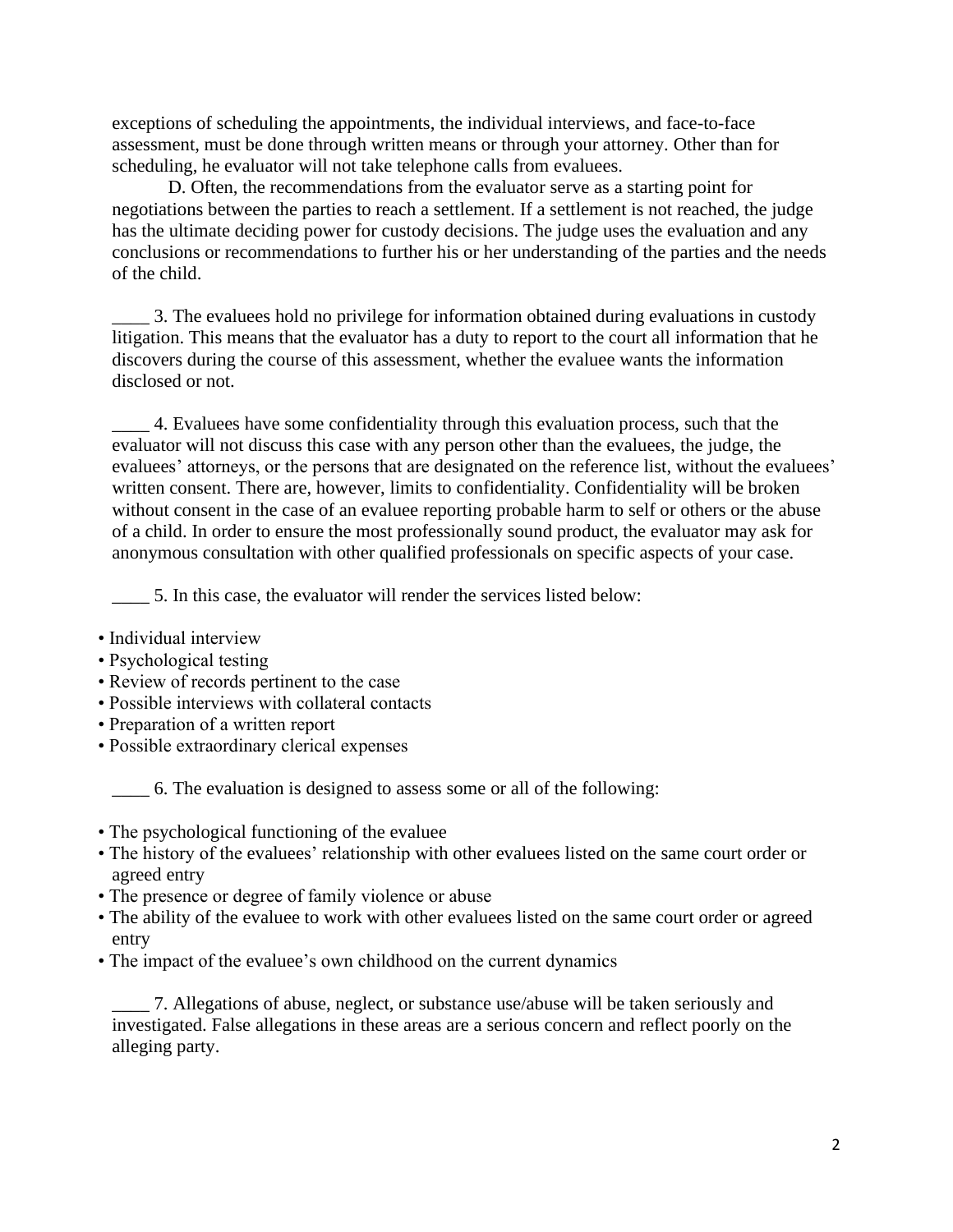8. Psychological Testing: You must consent to take psychological tests as part of your evaluation. Your results from this testing will be interpreted and included in the final report. No recommendations will be made solely from the psychological testing data. This information is only used to supplement the other data collection in this evaluation.

\_\_\_\_ 9. Records: The evaluee may provide to the evaluator documents for review. However, he or she must follow the evaluation guidelines.

A. Only provide documents and/or audio-visual recordings that objectively add to the case.

B. Provide all documents and audio-visual recordings to your attorney so he/she can verify that the documents are legal and admissible.

C. Keep all originals of documents and audio-visual recordings in your possession. Once documents are provided to the evaluator, it goes into a permanent file and cannot be returned. If you need copies of your documents you will be charged administrative costs.

D. The evaluator's hourly rate will be charged for reviewing documents and audio-visual recordings, so ensure that documents are concise and relevant to your case.

E. The evaluator will customarily provide the attorneys with a date on or around which the final evaluation report will be submitted. All records must be submitted no later than two weeks prior to this given date.

\_\_\_\_ 10. The evaluator must also be free to contact any other parties who may have useful information to the case. These individuals are considered to be collateral contacts. It is up to the discretion of the evaluator whether he interviews collateral individuals or not. Most of the time, collateral interviews are conducted over the telephone. The parties must agree to follow the guidelines for collateral interviews.

A. Only persons who have a perceived level of objectivity regarding the evaluee will be contacted.

B. List contacts only on the provided **Collateral Contacts form.** Be sure to list the contacts' names, phone number, relation to you, and the type of information they hold related to your case.

C. There is no confidentiality for your collateral contacts. If they are not willing for the evaluator to use their name and document their statement, the interview will not be completed or included in the evaluation report.

D. Inform your contacts that you are undergoing a psychological evaluation and that the psychologist **MIGHT** contact them. Ask their permission to be contacted before you place them on your list. Tell your contacts that it is okay with you that they speak with the evaluator and that they have your permission to say whatever they feel to be true.

E. If you or your child/children have been in counseling at any time during the last five years, please complete a **Release of Information** form for each counselor (found at carmelpsychology.com > Dr. Byrd > Forms). Please provide the signed releases at the outset of the evaluation with your completed initial paperwork.

\_\_\_\_ 11. The evaluator charges an hourly rate of \$200 for all services provided during the evaluation. The compensation shall be received as follows: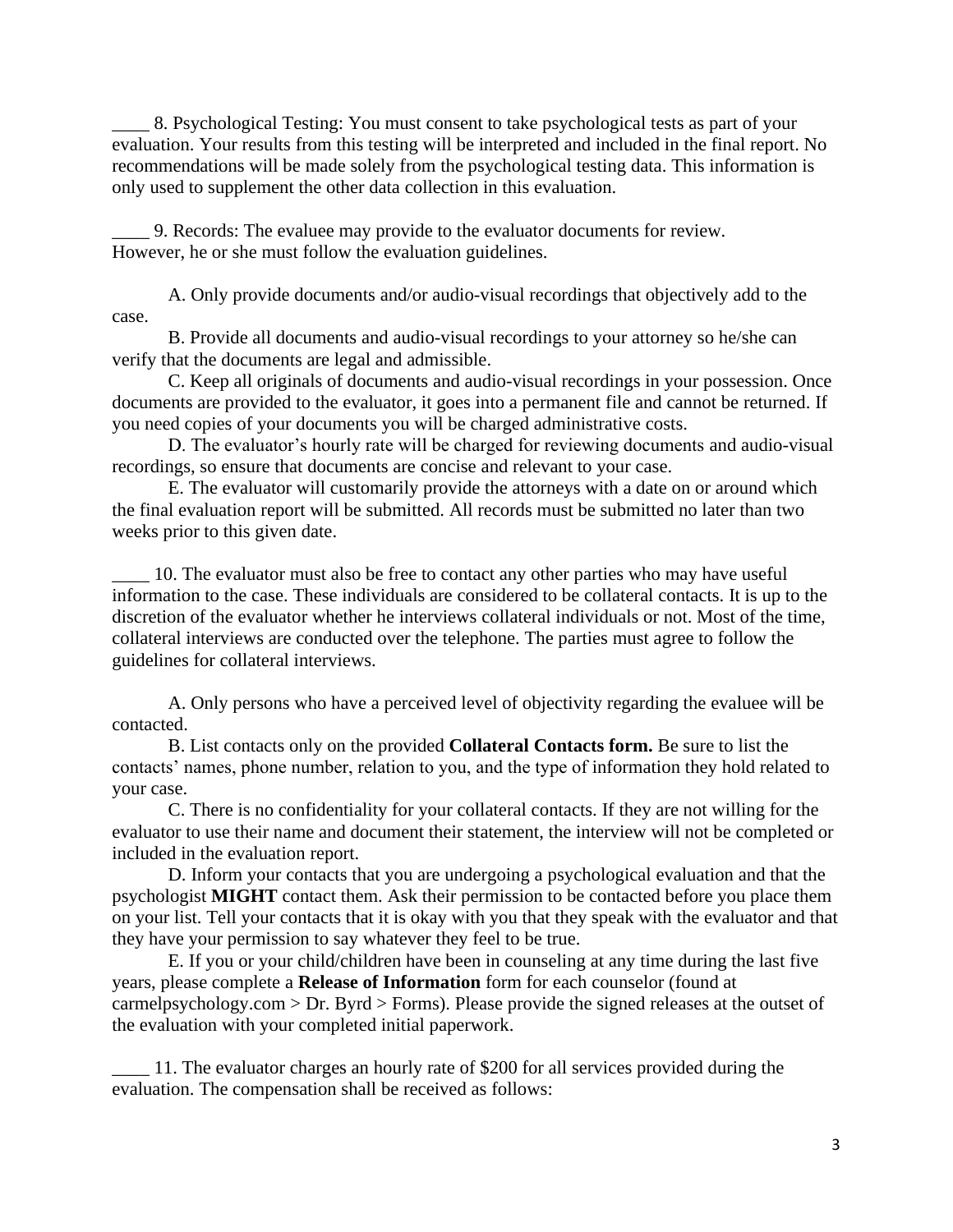A. By payment of a deposit of \$1000 for each person named as an evaluee on the court order or agreed entry. This is only a deposit and not the total cost of the evaluation. Many times the court assigns responsibility of payment of the evaluation to both parties, either split equally or divided by some other percentage. If this is the case in your evaluation, each party is responsible for their portion of the initial deposit. All funds are held in a trust account and applied to your bill as charges are accrued.

B. Prior to the release of the final report, the evaluator must be paid in full for all services rendered. The costs of these evaluations typically start at \$4,000 per evaluee and go up based on the amount of documents reviewed and the extent of collateral contacts. The responsible parties will be notified of their portion of the final bill. Payment will be made within one week of this notification. No payment arrangements will be made.

C. In the event of a settlement prior to the release of the evaluator's report, the responsible parties agree to pay their portion of all outstanding charges and any extraordinary expenses immediately upon receipt of any itemized statement detailing those charges. Any funds held in trust from deposits and payments that are not used to pay for charges will be refunded to the parties, following legal documentation of said settlement.

\_\_\_\_ 12. It is very important to keep appointments. Appointments that are not attended with less than 24 hours' notice will be billed at full rate for the full amount of the evaluator's time. Appointments cancelled with more than 24 hours' notice will not be billed. Missed appointments that are not explained clearly will be interpreted by this evaluator as signs that the delinquent party is not cooperative.

\_\_\_\_ 13. After the evaluator has completed his meetings with all the respective parties in the case, a final report will be written and sent simultaneously to the court and both attorneys. The evaluator will not provide the evaluee or his or her attorney with preliminary opinions before the report is submitted to the court. You will receive your copy of the evaluation through your attorney. After the submission of the report, all communication between the parties and the evaluator will be stopped. Further communication or information, which arises after the writing of the report, must be submitted through the attorneys. This is to allow the evaluator to maintain his status as impartial expert. Any information given to one attorney must be given to the other attorney. Communication by the evaluee with the evaluator's office will be asked to cease. If communication continues, the court and the evaluee's attorney will be notified of the evaluee's behavior.

\_\_\_\_ 14. Prior to rendering in-court testimony, the evaluee agrees to pay any outstanding charges and a court fee, usually about \$800. Typically, the party requesting the evaluator to appear in court is responsible for the evaluator's fees. A subpoena without the required deposit will be viewed as invalid and ignored, whereby the evaluator's schedule will not be blocked out for the court time. An \$800 court fee will cover up to 4 hours of the evaluator's time, including travel, preparation, and testimony. Any amount of time that exceeds 4 hours will be billed at \$200 per hour.